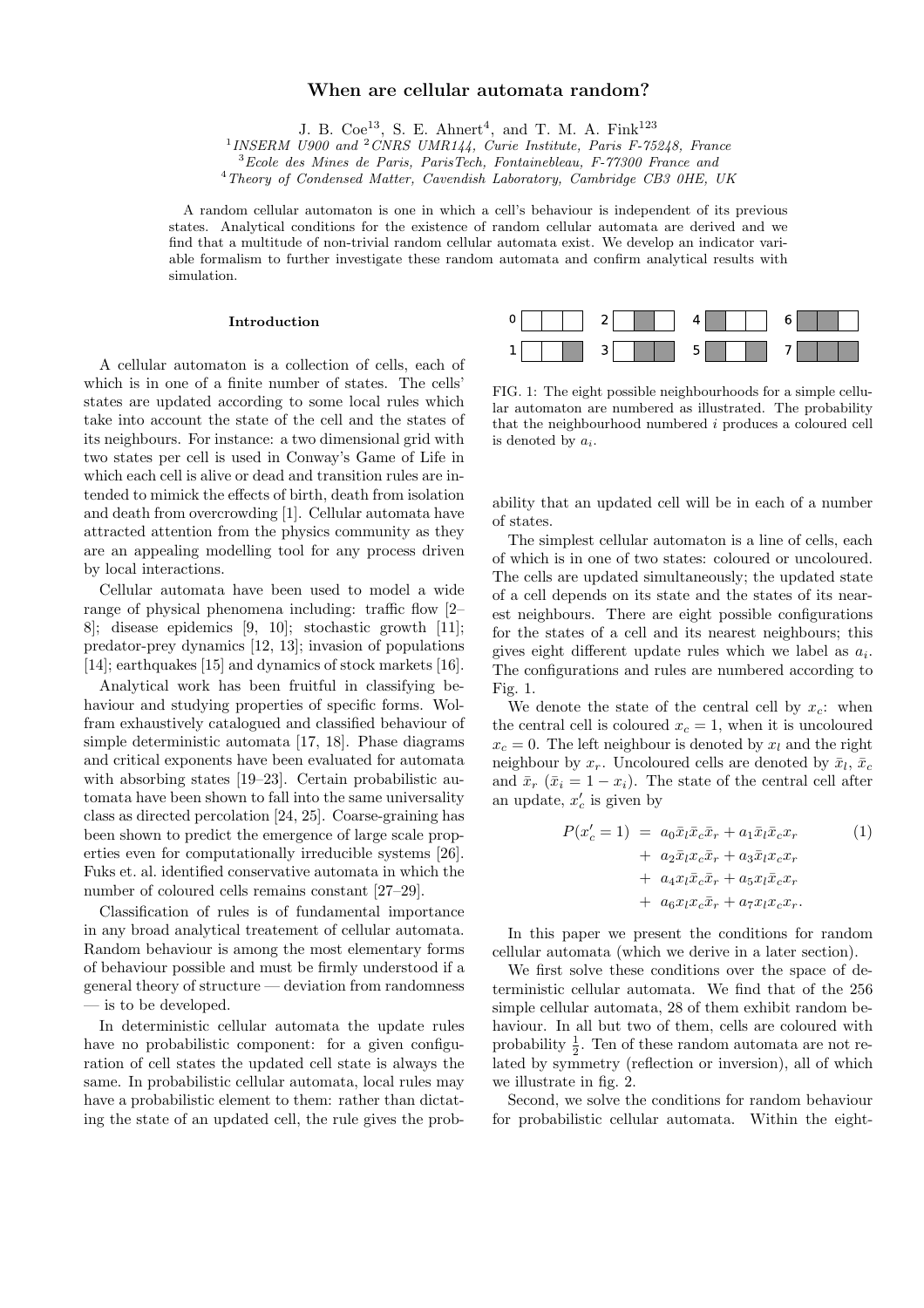$cube$  — the corners of which are the 256 deterministic cellular automata — we find an expression for the density of random cellular automata and find two disjoint fivevolumes both of which have volume 0.12. We give examples of random probabilistic cellular automata through illustrations.

In the third section we derive the conditions for randomness by applying an indicator variable fromalism to nearest neighbour one-dimensional cellular automata.

We employ indicator variables in the fourth section to study correlation current which manifests itself as a visually apparent flow in many of the random automata. We develop an analytical expression for correlation current and compare predictions with simulation.

In the fifth section we show that the total randomness in random cellular automata, must come from either of two sources: spatial randomness in the initial conditions which is converted to temporal randomness; or randomness injected directly through probabilistic update rules. We derive explicit expressions to calculate these quantities for any random celullar automaton.

### Random cellular automata

In a random cellular automaton the probability of a cell being coloured is independent of all of its previous states: all cells are taken to be coloured with probability p. There are two sets of criteria on the rules; satisfying either of these produces random behaviour:

$$
(1-p)a_0 + pa_4 = p, \quad (1-p)a_1 + pa_5 = p, \quad (2)
$$
  

$$
(1-p)a_2 + pa_6 = p, \quad (1-p)a_3 + pa_7 = p;
$$

$$
(1-p)a_0 + pa_1 = p, \quad (1-p)a_2 + pa_3 = p, \quad (3)
$$

$$
(1-p)a_4 + pa_5 = p, \quad (1-p)a_6 + pa_7 = p.
$$

Note that these conditions have certain symmetry properties. Switching over left- and right-handed rules turns one set of conditions into the other. State-inversion (where coloured cells and uncoloured cells are switched round) leaves both sets of conditions unchanged.

We examine the behaviour of random automata for both deterministic and probabilistic rules. Since conditions have left-right reflective symmetry, we only look at examples for the second set of conditions, (3).

For a random cellular automaton which satisfies (3), the state of the central cell after an update is given by

$$
P(x'_{c} = 1) = x_{r} + (\bar{x}_{r} - \left(\frac{1-p}{p}\right)x_{r})
$$
\n
$$
\times (a_{0}\bar{x}_{l}\bar{x}_{c} + a_{2}\bar{x}_{l}x_{c} + a_{4}x_{l}\bar{x}_{c} + a_{6}x_{l}x_{c}).
$$
\n(4)

| Wolf. | $a_7 \ldots a_0$ | $x_c'$                                                                           |             |    | R I R&I    |
|-------|------------------|----------------------------------------------------------------------------------|-------------|----|------------|
| 85    | 01010101         | $\bar{r}$                                                                        | 15          | 85 | 15         |
|       | 86 01010110      | $l\bar{c}r+l\bar{r}+c\bar{r}$                                                    |             |    | 30 149 135 |
|       | 89 01011001      | $\frac{r}{c} + c\overline{r} + l\overline{r}$ 75 101                             |             |    | 45         |
| 90    | 01011010         | $l\bar{r}+\bar{r}l$                                                              |             |    | 90 165 165 |
| 102   | 01100110         | $c\bar{r} + \bar{c}r$ 60 153 195                                                 |             |    |            |
| 105   |                  | 01101001 $l\bar{c}\bar{r}+lc\bar{r}+l\bar{c}r+\bar{c}r$ 105 105 105              |             |    |            |
| 106   |                  | 01101010 $lc\bar{r} + \bar{c}r + lr$ 120 169 225                                 |             |    |            |
| 150   |                  | 10010110 $l\bar{c}\bar{r} + \bar{l}c\bar{r} + \bar{l}\bar{c}r + lcr$ 150 150 150 |             |    |            |
| 154   |                  | 10011010 $l\bar{c}\bar{r} + lr + lr$ 210 166 180                                 |             |    |            |
| 170   | 10101010         | $\boldsymbol{r}$                                                                 | 240 170 240 |    |            |

TABLE I: The 10 sets of rules which give random behaviour along with their symmetric partners. The rules themselves are shown along with a simplified boolean expression for the updated state of the central cell. Wolfram numbers and Wolfram numbers of symmetric partners are given. The symmetry operations considered are reflection (R), state-inversion (I) and both (R&I). The value of  $p$  for all rule sets is 0.5 except for rule set 170, for which  $p$  can take any value.

### Random deterministic automata

For determinsitic cellular automata all the rules must be either zero or one. We are not interested by trivial solutions in which all cells are coloured  $(p = 1)$  or uncoloured  $(p = 0)$ ; this imposes limits on possible choices of p. For (3) this means that if  $a_{2j} = 0$  then  $a_{2j+1} = 1$ and if  $a_{2i} = 1$  then  $a_{2i+1} = 0$ . One choice of rules, where all  $a_{2i} = 0$ , gives random behaviour for arbitrary p, all other choices give  $p = \frac{1}{2}$ . There are 16 possible choices of free rules which give random behaviour, though some are related by symmetry.

The left-handed conditions provide an equal number of possible rule sets leading to random behaviour some of which are already given by the right-handed conditions. There are 4 possible choices which satisfy both left- and right-handed conditions for randomness giving a total of 28 distinct random deterministic cellular automata.

Wolfram assigns deterministic automata numbers according to the values of the rules [17]. These Wolfram numbers can be obtained by evaluating  $\sum_0^7 a_i 2^i$ . Of the 28 rule sets which give random behaviour when symmetric partners (either left-right or inversion symmetries) are discounted, there are 10 distinct rule sets. We list these rule sets and their symmetries in table I. Several of these automata belong to Wolfram's classes 3 and 4 which exhibit the most complex kinds of behaviour [18].

Of the 10 rule sets, some can be qualitatively explained. 170 copies the right site to itself, propogating the initial sequence along space and time. 85 copies the conjugate of the right site to itself. 90 is a NAND gate on the left and right sites, and 102 is a nand gate in the left and centre sites. 105 gives a coloured cell if its neighbourhood contains one or three zeros. 150 gives a coloured cell if its neighbourhood contains none or two zeros.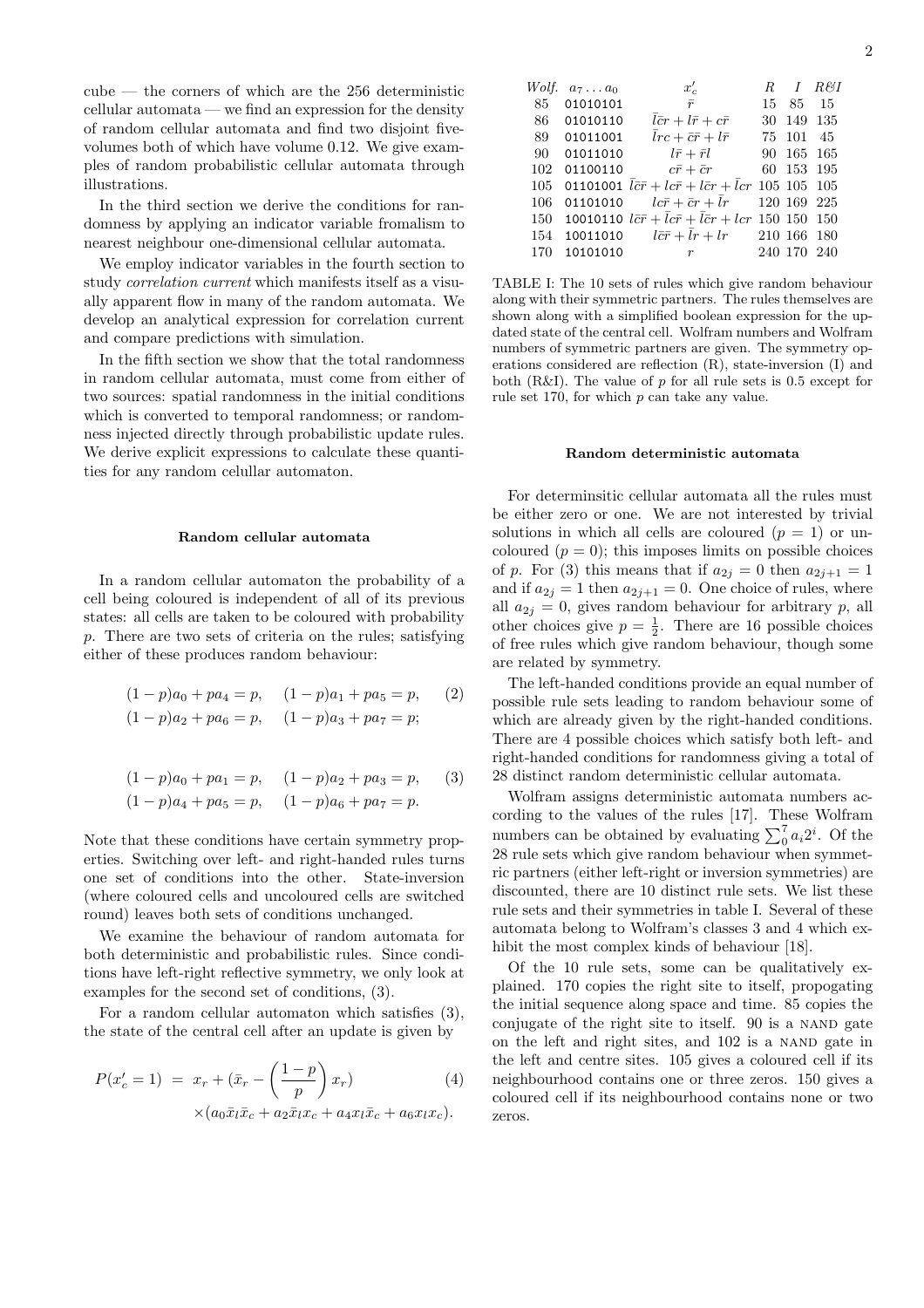

FIG. 2: Simulation-generated pictures for the 10 right-handed random deterministic automata not related to one another by symmetry. Space runs from left to right, time from top to bottom. From left to right, starting at the top, the Wolfram numbers are: 85, 86, 89, 90, 102, 105, 106, 150, 154 and 170.

### Random probabilistic automata

When the rules are no longer constrained to be zero or one we cannot count configurations so instead we consider the density of random states. As pairs of rules are related to one another by the conditions for random behaviour, there are four free rules and a probability of a cell being coloured,  $p$ , to choose. If these five free parameters were each randomly picked from the interval zero to one it would not necessarily result in random behaviour. The non-free rules must also lie between zero and one which may not be compatible with (2) and (3), the conditions for random behaviour.

Within the five-volume marked out by the free rules and  $p$ , there is a density of random configurations given by

$$
dV_5 = \left(\frac{p}{1-p}\right)^4 dp, \quad p \le \frac{1}{2},
$$
  
\n
$$
dV_5 = \left(\frac{1-p}{p}\right)^4 dp, \quad p > \frac{1}{2}.
$$
\n(5)

Integrating over all possible values of  $p$ , we find

$$
V_5 = 17/3 - 8\ln 2 \simeq 0.12. \tag{6}
$$

Within the five-volume, 12% of possible selections of free rules and colouring probabilities will lead to random behaviour. A second five-volume exists when the other set of conditions is satisfied. Note that the five-volumes that correspond to different sets of conditions are not the same (different rules are free) and have zero intersection in five dimensions.

Satisfying both sets of conditions gives a three-volume within which 23% of randomly picked points correspond to random behaviour.

Imposing left-right symmetry by satisfying both sets of conditions, (2) and (3), yields

$$
P(x'_{c} = 1) = 1 - \bar{x}_{l}\bar{x}_{r} - rx_{l}x_{r}
$$
  
+(a<sub>0</sub> $\bar{x}_{c}$  + a<sub>2</sub> $x_{c}$ )( $\bar{x}_{r}$  - rx<sub>r</sub>)( $\bar{x}_{l}$  - rx<sub>l</sub>), (7)

which is symmetric under interchange of  $x_l$  and  $x_r$  as expected. In this expression the state of the central cell and its left and right neighbours are all important.

Some illustrative examples, all with  $p = 0.5$ , of random probabilistic cellular automata are shown in Fig. 3. A Java program [31] can be freely downloaded and used to generate figures for probabilistic cellular automata.

## Indicator variables

Indicator variables are taken from the theory of random processes and have been used to solve the asymmetric exclusion process [32]. In a powerful formalism in population genetics, indicator variables are used to keep track of genes and correlations between genes [33]. Here we make use of indicator variables to represent the state of a cell and use cancellation properties to simplify expressions for high-order correlations.

Every cell in a one-dimensional cellular automaton can be assigned a unique integer index increasing from left to right. We represent the state of each cell by an indicator variable  $\tau_i$ , where i is the index of the site. The indicator variable takes the value 1 if a site is coloured and 0 if it is not. For notational brevity we define an anti-indicator  $\bar{\tau}_i$  which shows if a cell is uncoloured:  $\bar{\tau}_i = 1 - \tau_i$ .

If  $p_i$  is the probability that cell i is coloured, then the expected value of the indicator variable  $\tau_i$  is  $p_i$ . We represent this as

$$
\mathbb{E}[\tau_i] = p_i. \tag{8}
$$

Several identities follow from the above definitions and can be used to simplify complicated expressions in which indicator variables appear:

$$
\mathbb{E}[\tau_i \tau_i] = \mathbb{E}[\tau_i]; \quad \mathbb{E}[\bar{\tau}_i \bar{\tau}_i] = \mathbb{E}[\bar{\tau}_i]; \quad \mathbb{E}[\tau_i \bar{\tau}_i] = 0. \quad (9)
$$

Correlations between indicators and anti-indicators can always be expressed as correlations between indicators by exploiting the identity  $\bar{\tau}_i = 1 - \tau_i$ :

$$
\mathbb{E}[\bar{\tau}_i \bar{\tau}_j] = 1 - \mathbb{E}[\tau_i] - \mathbb{E}[\tau_j] + \mathbb{E}[\tau_i \tau_j]
$$
(10)

$$
\mathbb{E}[\tau_i \bar{\tau}_j] = \mathbb{E}[\tau_i] - \mathbb{E}[\tau_i \tau_j]. \tag{11}
$$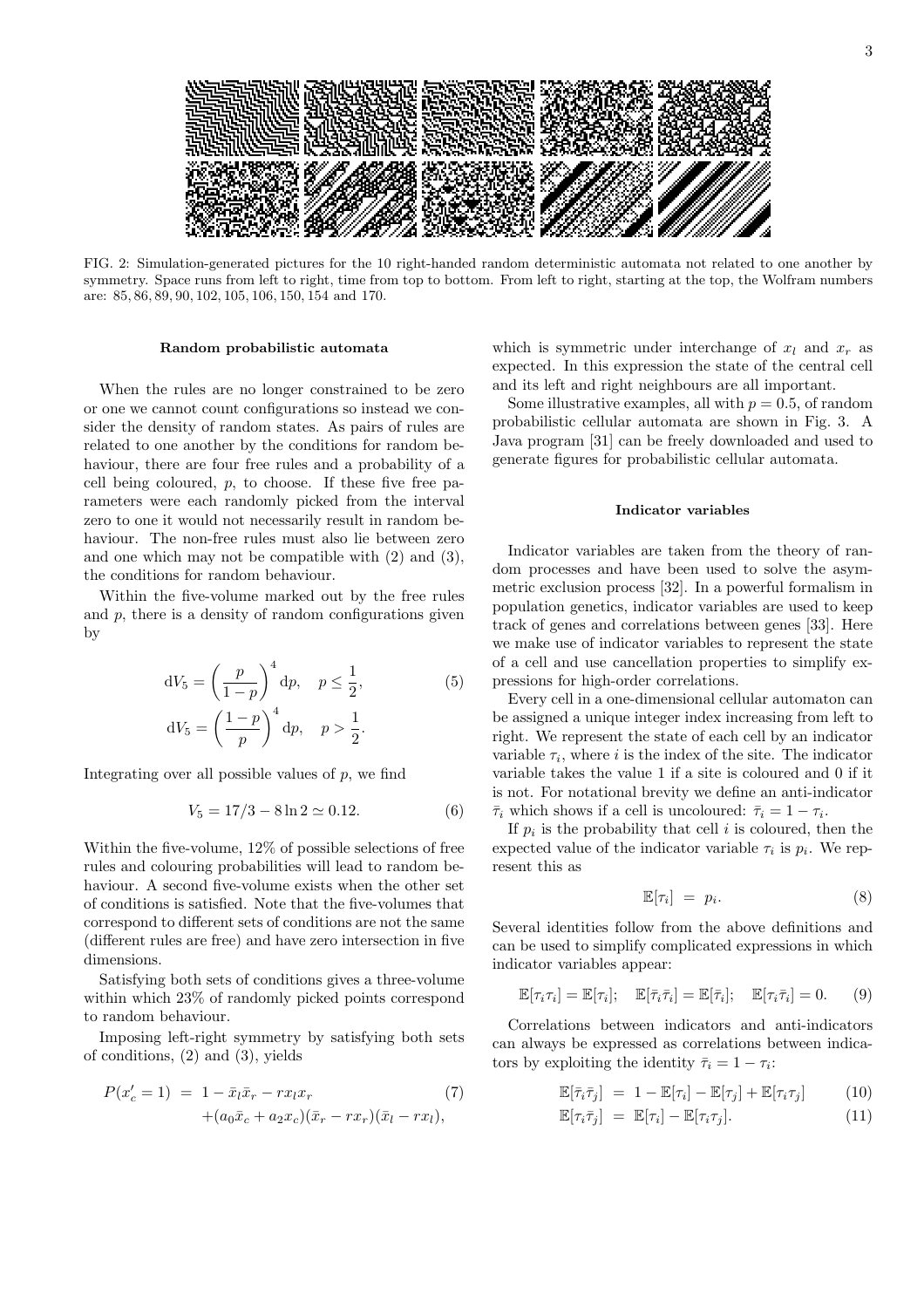

FIG. 3: Simulation-generated pictures for some representative samples of random probabilistic cellular automata. In all of these automata the probability that a cell is couloured is  $\frac{1}{2}$ . The rules, from left to right, from  $a_7$  to  $a_0$  are given at the end of this manuscript [30].

For an unknown configuration of cells, the probability that the cell with index 1 is coloured after an update follows from the definitions of the update rules: each possible neighbourhood can be described by a three-fold product of indicator variables; each neighbourhood has a probability  $a_i$  of producing a coloured site after an update. We write the indicator variable for cell  $i$  after an update as  $\tau_i'$ .

$$
\mathbb{E}[\tau'_1] = a_0 \mathbb{E}[\bar{\tau}_0 \bar{\tau}_1 \bar{\tau}_2] + a_1 \mathbb{E}[\bar{\tau}_0 \bar{\tau}_1 \tau_2]
$$
(12)  
+ 
$$
a_2 \mathbb{E}[\bar{\tau}_0 \tau_1 \bar{\tau}_2] + a_3 \mathbb{E}[\bar{\tau}_0 \tau_1 \tau_2]
$$
  
+ 
$$
a_4 \mathbb{E}[\tau_0 \bar{\tau}_1 \bar{\tau}_2] + a_5 \mathbb{E}[\tau_0 \bar{\tau}_1 \tau_2]
$$
  
+ 
$$
a_6 \mathbb{E}[\tau_0 \tau_1 \bar{\tau}_2] + a_7 \mathbb{E}[\tau_0 \tau_1 \tau_2].
$$

Without assumptions this cannot be simplified.

#### Conditions for random behaviour

A random configuration is one in which the probability of any given cell being coloured is uniformly and independently distributed through time. As the probability of a cell being coloured can be expressed in terms of neighbouring cells being coloured in the previous time step (12), for a cell to be independent of its previous states requires inter-cell independence at any time step. Singlecell temporal independence requires system wide spatial independence at any timestep. If the cells are coloured with probability  $p$ , a random configuration can be expressed in terms of the indicator algebra as

$$
\mathbb{E}[\tau_i'] = p,\tag{13}
$$

$$
\mathbb{E}\left[\prod_{i\in S}\tau'_i\right] = \prod_{i\in S}\mathbb{E}[\tau'_i].\tag{14}
$$

The first condition, (13), can be written in terms of indicator variables and simplified using (14). This results in a polynomial in p.

$$
p = a_0 q^3 + a_1 p q^2 + a_2 p q^2 + a_3 p^2 q
$$
 (15)  
+a<sub>4</sub>p<sub>q</sub><sup>2</sup> + a<sub>5</sub>p<sup>2</sup>q + a<sub>6</sub>p<sup>2</sup>q + a<sub>7</sub>p<sup>3</sup>,

where  $q = 1 - p$ . While this can be satisfied for many choices of  $a_i$  and p, the second condition (14) is much stricter and any set of rules satisfying (14) will satisfy this polynomial.

To satisfy (14) no inter-cell correlations can exist for any possible set of cells. For certain choices of  $a_i$ , larger correlation terms can be expressed in terms of shorter ones: repeating this procedure reduces all correlation terms to products of single cell expectations. This reduction of correlation terms can be performed in one of two ways:

$$
\mathbb{E}\left[\prod_{i\in S}\tau_i\right] = \mathbb{E}[\tau_0]\mathbb{E}\left[\prod_{i\in S\setminus\{0\}}\tau_i\right],\tag{16}
$$

$$
\mathbb{E}\left[\prod_{i\in\mathcal{S}}\tau_i\right] = \mathbb{E}\left[\prod_{i\in\mathcal{S}\setminus\{N\}}\tau_i\right]\mathbb{E}[\tau_N].\tag{17}
$$

where  $N$  and 0 have been chosen, without loss of generality, to be the largest and smallest indices in the set  $S$ . We label S without the index 0 as  $S\setminus\{0\}$  and S without the index N as  $S\backslash\{N\}$ . We refer to removal of the smallest index as left-handed reduction and removal of the largest index as right-handed reduction as the removed index corresponds to the right-most or left-most cell in the set.

For reduction of a correlation, the most restrictive set of conditions exists when the index to be removed from the set is among three neighbouring cells. Adding further cells to the set will not introduce more conditions as there is no overlap between the neighbourhoods of the cell to be removed from the set and any other cells that may be added. As reduction can be performed from the left or right, there are two possible choices

$$
\mathbb{E}[\tau'_0 \tau'_1 \tau'_2] = \mathbb{E}[\tau'_0] \mathbb{E}[\tau'_1 \tau'_2],\tag{18}
$$
 or

$$
\mathbb{E}[\tau'_0 \tau'_1 \tau'_2] = \mathbb{E}[\tau'_0 \tau'_1] \mathbb{E}[\tau'_2]. \tag{19}
$$

Substituting in indicator variable expressions for all of the  $\tau'_i$  into these two expressions leads directly to (2) and (3), the conditions for random behaviour.

### Correlation current

Some of the random automata we have seen show a flow of some sort. Rather than injecting randomness through probabilistic rules, rule 170 copies the state of an adjacent cell which is guaranteed to be random and independent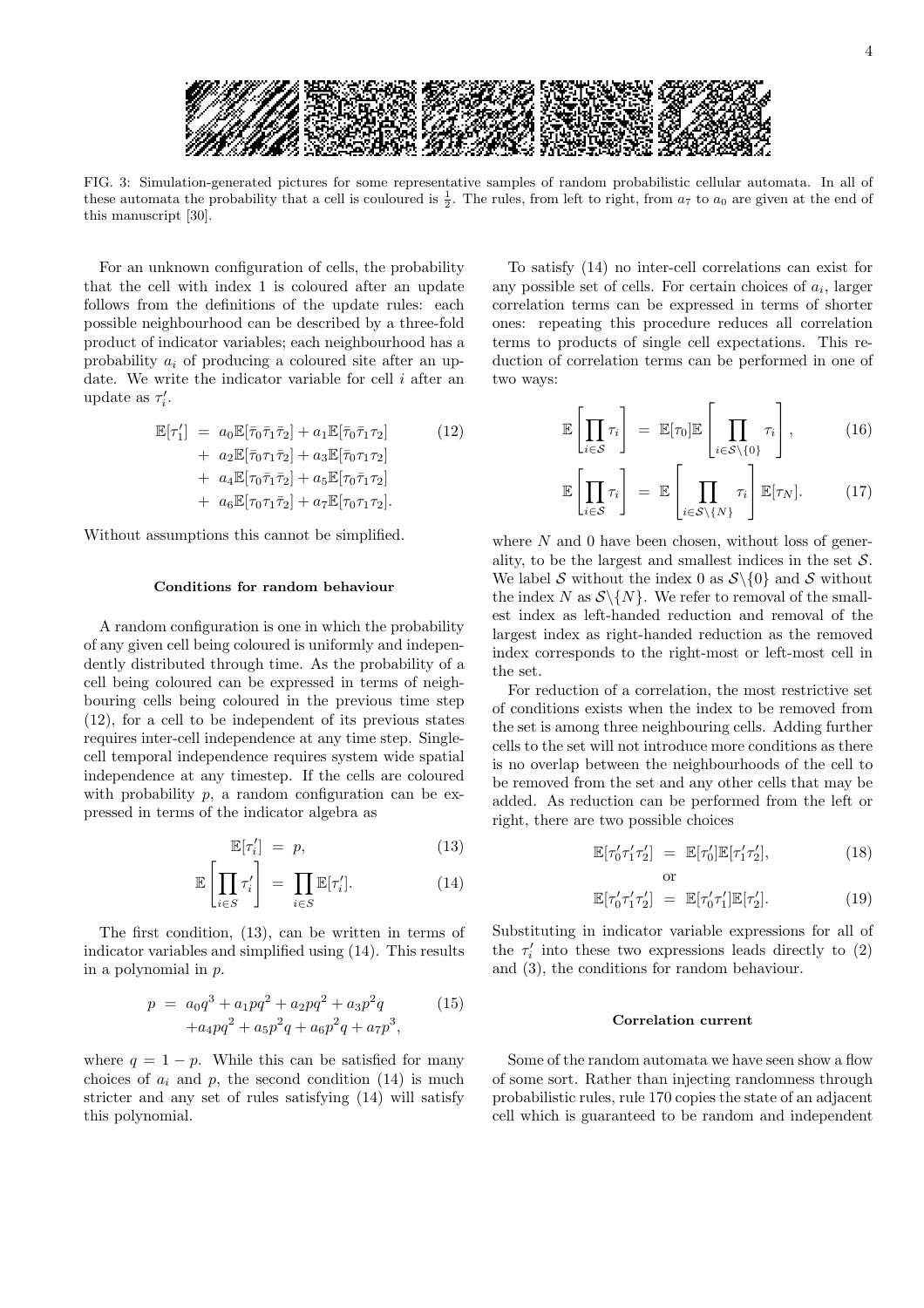

FIG. 4: Measurements of correlation current each taken from 100 iterations of a  $10^5$  cell cellular automata. The rule sets used are the same as those used to generate Fig. 3. Simulation results are represented by points and predictions by the dotted lines.

of the history of the updated cell. Randomness requires that a cell's state is independent of its previous states so this copying is allowed. The flow seen in many of the automata can be quantified by defining a spatio-temporal correlation between an updated cell and its left- or rightsided neighbour before the update. We define this as correlation current.

The magnitude of right-handed flow is given by

$$
\mathbb{E}[\tau_0 \tau'_1] - p^2 = (a_4 - p)p(1 - p)^2 + (a_5 - p)p^2(1 - p) + (a_6 - p)p^2(1 - p) + (a_7 - p)p^3, \quad (20)
$$

and left-handed by

$$
\mathbb{E}[\tau_1 \tau'_0] - p^2 = (a_1 - p)p(1 - p)^2 + (a_3 - p)p^2(1 - p) + (a_5 - p)p^2(1 - p) + (a_7 - p)p^3.
$$
 (21)

Correlation current can be left- or right-handed depending on which neighbour is considered, and can be positive or negative. The sign and direction are unconnected, a negative right-handed correlation current and a positive left-handed correlation current are not the same thing. A negative correlation current is anti-correlation a positive one is correlation.

Random cellular automata permit right-handed correlation current or left-handed correlation current, but not both. Satisfying both sets of conditions, (2) and (3), means that no correlation current exists. Analytical predictions for correlation current are compared with simulation results in Fig. 4.

#### Information flow

The information flow through a channel with input Z and output Y is given by the mutual information  $I(Z; Y)$ :

$$
I(Z;Y) = H(Y) - H(Y|Z).
$$
 (22)

Where  $H(Z)$  is the Shannon entropy of the random variable Z and the conditional entropy  $H(Y|Z)$  is given by  $H(Y|Z) = H(Z, Y) - H(Z)$  [34].

We consider the eight possible cellular automata neighbourhoods as our Z. We label them in a similar manner to the rules so that  $z_0 = 000, z_1 = 001, ..., z_7 = 111$ . In random cellular automata, the probability of one of these neighbourhoods occuring is given by  $P(z_i) = p^{w_i}q^{3-w_i}$ where  $w_i$  is the number of coloured cells  $z_i$  and  $q = 1-p$ .

In neighbourhood  $i$ , a coloured cell is produced with probability  $a_i$  and an uncoloured cell with probability  $1 - a_i$ , which we denote by  $\bar{a}_i$ . The information flow  $F(p, a)$  for a random automaton is given by:

$$
F(p, \mathbf{a}) = \sum_{i} P(z_i) \left( a_i \log_2 \frac{a_i}{p} + \bar{a}_i \log_2 \frac{\bar{a}_i}{q} \right). \quad (23)
$$

We can write the total entropy of the system as

$$
H_{total} = H_{flow} + H_{rules},\tag{24}
$$

where the various entropies are given by:

$$
H_{total} = -p \log_2 p - q \log_2 q,\tag{25}
$$

$$
H_{flow} = F(p, \mathbf{a}), \tag{26}
$$

$$
H_{rules} = \sum_{i} -p(z_i)(a_i \log_2 a_i + \bar{a}_i \log_2 \bar{a}_i). (27)
$$

This relationship tells us how much of the total entropy  $(H_{total})$  at a particular cellular automata site arises from the probabilistic nature of the set of rules  $(H_{rules})$  and how much is due to information flow from the neighbouring cells  $(H_{flow})$ .

### Conclusion

We have presented analytical conditions for the existence of random cellular automata with both probabilistic and deterministic rules. The techniques developed, in addition to giving a deeper understanding of random behaviour, can be more broadly applied to analytical solution of cellular automata models.

Randomness is equivalent to the mean-field approximation employed by [17] and [19] which was extended to a broader approximation known as local structure theory [35]. Within limits, both approximations have had considerable success. Analytical limits on the validity of approximation will allow more sophisticated approximation techniques to be developed and applied appropriately.

The indicator variable approach used is readily generalisable to larger neighbourhoods and dimensionalities allowing the techniques employed in this paper to be used to find conditions for random behaviour in larger, more complex automata.